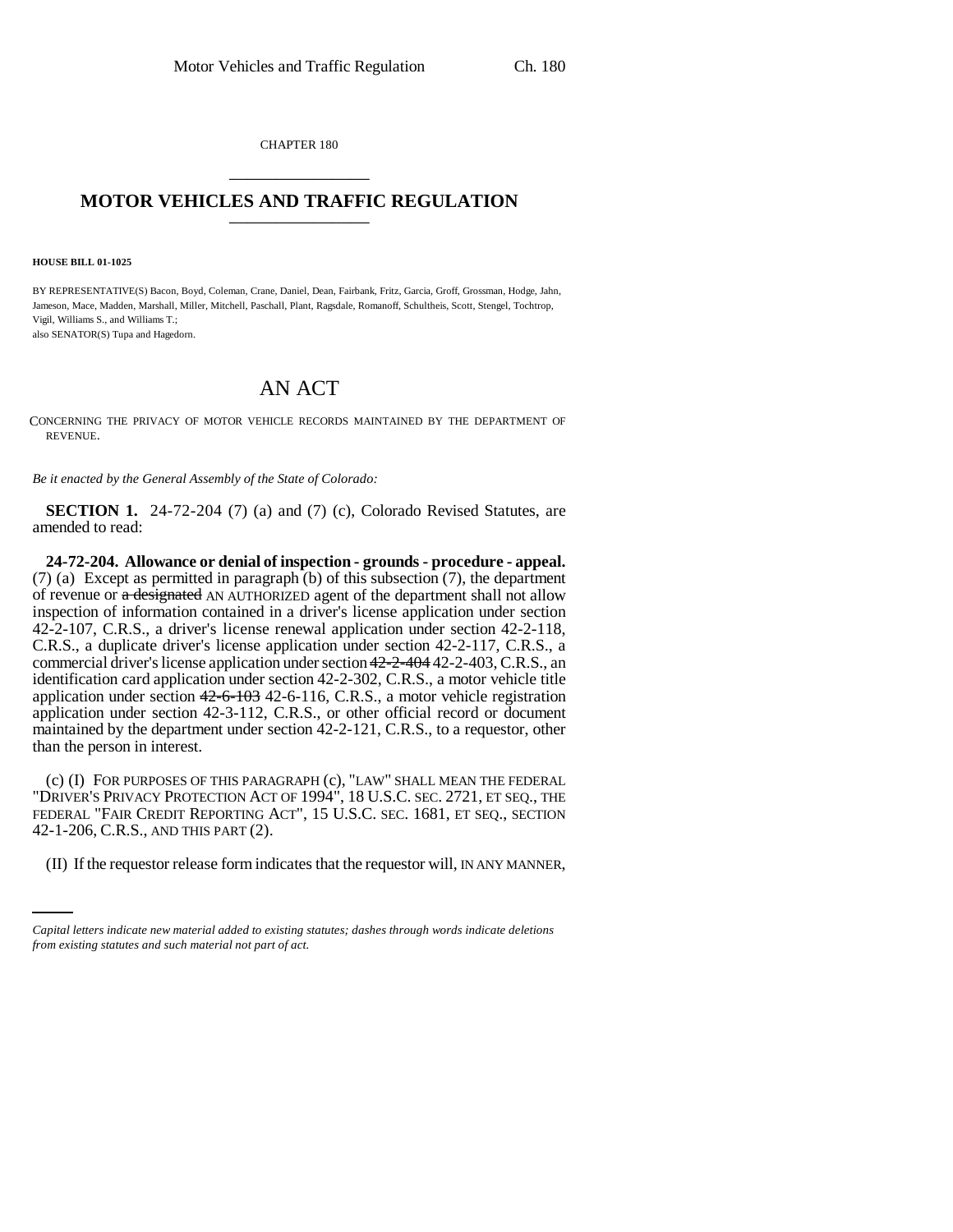use, OBTAIN, RESELL, OR TRANSFER THE information contained in records, requested individually or in bulk, for any purpose other than a purpose authorized PROHIBITED by law, including an authorized use under the federal "Driver's Privacy Protection Act of 1994", 18 U.S.C. sec. 2721, et seq., the department or agent shall deny inspection of any motor vehicle or driver record.

(III) IN ADDITION TO COMPLETING THE REQUESTOR RELEASE FORM UNDER SECTION 42-1-206 (1) (b), C.R.S., AND SUBJECT TO THE PROVISIONS OF SECTION 42-1-206 (3.7), C.R.S., THE REQUESTOR SHALL SIGN AN AFFIDAVIT OF INTENDED USE UNDER PENALTY OF PERJURY THAT STATES THAT THE REQUESTOR SHALL NOT OBTAIN, RESELL, TRANSFER, OR USE THE INFORMATION IN ANY MANNER PROHIBITED BY LAW. THE DEPARTMENT OR THE DEPARTMENT 'S AUTHORIZED AGENT SHALL DENY INSPECTION OF ANY MOTOR VEHICLE OR DRIVER RECORD TO ANY PERSON, OTHER THAN A PERSON IN INTEREST AS DEFINED IN SECTION 24-72-202 (4), OR A FEDERAL, STATE, OR LOCAL GOVERNMENT AGENCY CARRYING OUT ITS OFFICIAL FUNCTIONS, WHO HAS NOT SIGNED AND RETURNED THE AFFIDAVIT OF INTENDED USE.

**SECTION 2.** 42-1-206 (1) (b), (3.7) (a), the introductory portion to 42-1-206 (3.7) (b), 42-1-206 (3.7) (b) (I), and (3.7) (b) (IV), Colorado Revised Statutes, are amended, and the said 42-1-206 is further amended BY THE ADDITION OF A NEW SUBSECTION, to read:

**42-1-206. Records open to inspection - furnishing of copies.** (1) (b) (I) FOR PURPOSES OF SUBSECTIONS (1) TO (3) AND (5) OF THIS SECTION, "LAW" SHALL MEAN THE FEDERAL "DRIVER'S PRIVACY PROTECTION ACT OF 1994", 18 U.S.C. SEC. 2721, ET SEQ., THE FEDERAL "FAIR CREDIT REPORTING ACT", 15U.S.C. SEC. 1681, ET SEQ., PART 2 OF ARTICLE 72 OF TITLE 24, C.R.S., AND THIS SECTION. The department shall prepare a requestor release form and make such form available to the department's designated AUTHORIZED agents. The form shall include the following:

(A) A statement indicating whether the requestor will use the motor vehicle or driver records or transfer OR RESELL such records to another person for any purpose other than a purpose authorized PROHIBITED by law; including any authorized use under the federal "Driver's Privacy Protection Act of 1994", 18 U.S.C. sec. 2721, et seq.; and

(B) A warning that any person using motor vehicle or driver records, OR OBTAINING, RESELLING, OR TRANSFERRING THE SAME, for improper purposes PROHIBITED BY LAW may be subject to civil penalties under federal AND STATE law; AND

(C) AN AFFIDAVIT OF INTENDED USE THAT STATES THAT SUCH REQUESTOR SHALL NOT OBTAIN, USE, RESELL, OR TRANSFER THE INFORMATION FOR ANY PURPOSE PROHIBITED BY LAW.

(II) The department or  $\alpha$  designated AN AUTHORIZED agent shall require any person, other than a person in interest as defined in section 24-72-202 (4), C.R.S., or a federal, state, or local government agency carrying out its official functions, requesting inspection of a motor vehicle or driver record from the department or agent individually or in bulk, to sign a requestor release form AND, UNDER PENALTY OF PERJURY, AN AFFIDAVIT OF INTENDED USE prior to providing the record to such person.